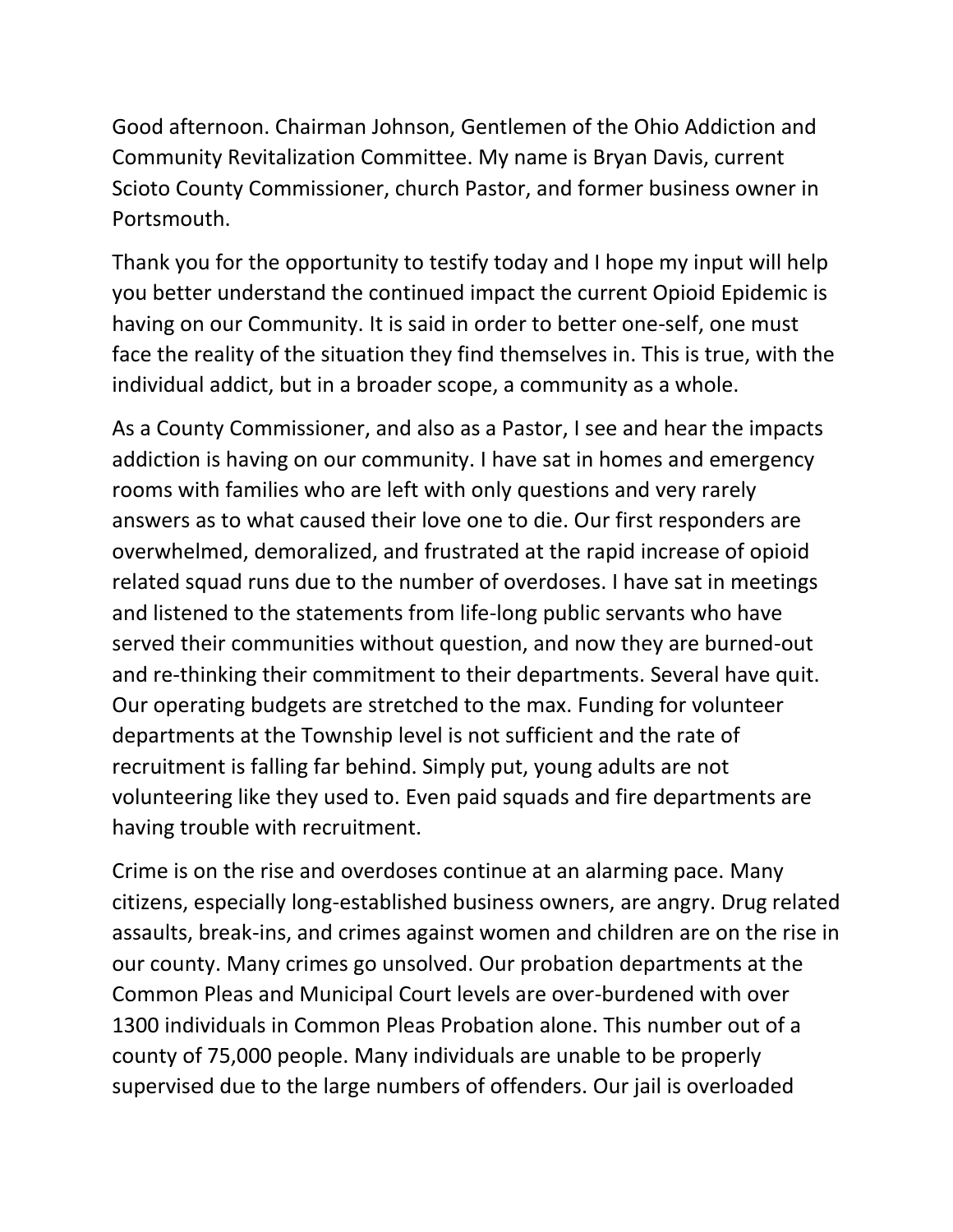with not only our own offenders but those of surrounding counties who also have insufficient space in their facilities. Our law enforcement and judiciary budgets are ever increasing and the cost to the average tax payer keeps going up. We are now funding a special victim's unit to investigate crimes against the most vulnerable. Our Children's Services budget is now being supplemented by our General Fund as our numbers have reached 400 children in protective custody and our boarding costs have increased exponentially. Our case load in Juvenile Court is unsustainable and children getting to permanency is slowed due to the number of cases and burden on the courts. Continued trauma to children, and increased costs to the county are being felt by all parties involved. My wife and I personally adopted two boys out of an abusive home where human trafficking was present. I know first hand the trauma these children deal with not only then but even now several years later.

In regards to recovery treatment centers, unfortunately, a stigma against treatment centers does exist in our community. This "stigma" in my opinion is not necessarily underserved in some cases. A never ending cycle of treatment, dropping out of treatment, for some crime and incarceration, is pervasive. Citizens are weary of the crimes being perpetrated by some to feed their drug habit. Many have been victims who then put up their natural defense to those who would re-offend. In the end many of those seeking treatment are sometimes lumped into one law-breaking class, often times unfairly, but this is the reality of the environment.

Regarding community revitalization, in spite of our many issues created by the opioid epidemic, revitalization continues. Thanks to the many hard working local entrepreneurs and developers, a renewed hope has been found and much work is being accomplished on several fronts. New businesses are being created and progress is being made. Unfortunately, Economic and Community Development has been hampered by a continued narrative of drug use and decay. JobsOhio has mentioned this to us on several occasions. While business and job numbers are improving, and infrastructure and available buildings and business parks continue to be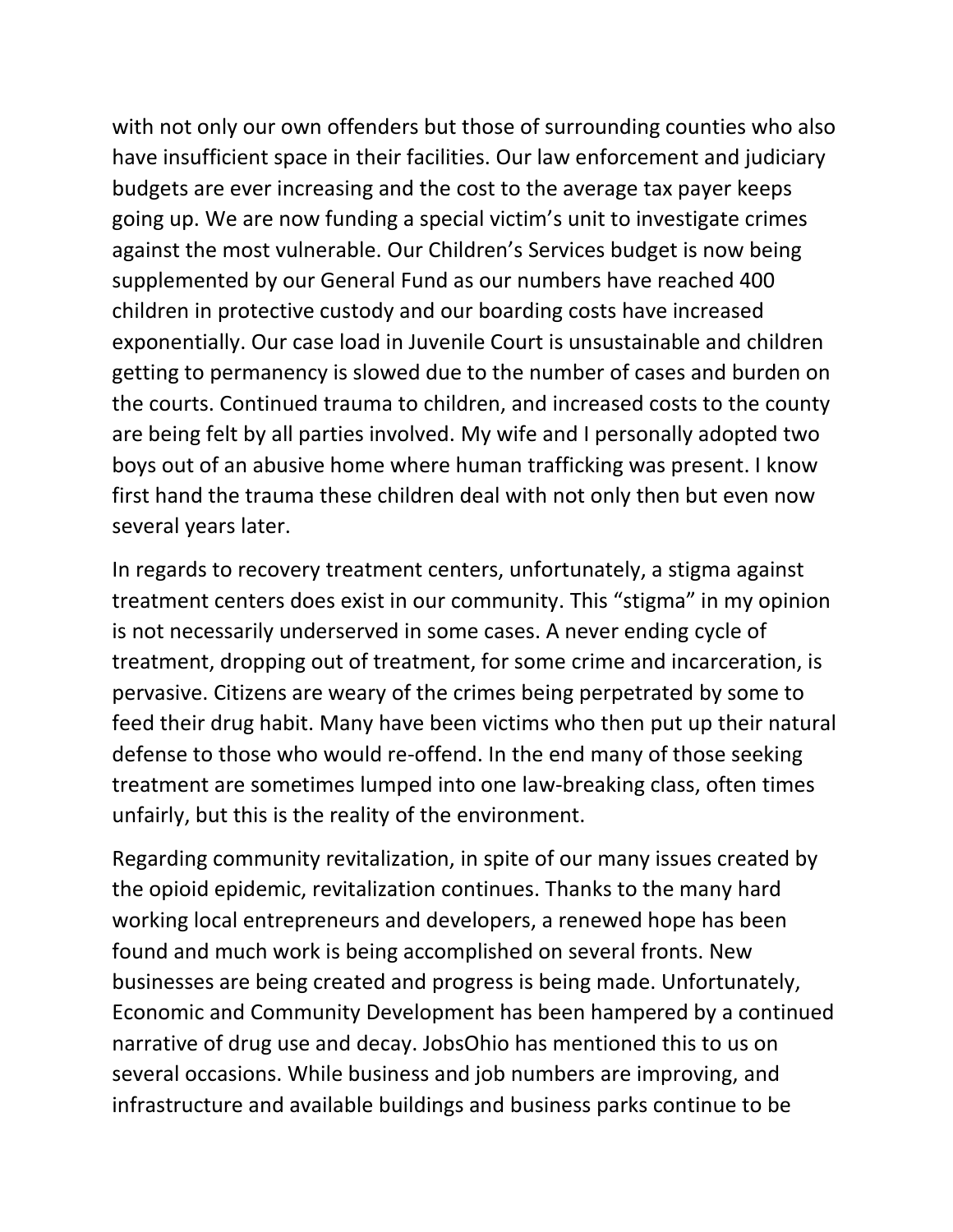built, the 20-ton opioid elephant is weighing on our chances for "sustainable" revitalization.

The number of treatment providers and residential housing have skyrocketed in our community over the last 3-5 years. Yet even with this increased capacity our overdose and death numbers rise and more and more strain is placed on our community both socially and financially. The proliferation of out of town clients seeking treatment in Portsmouth/Scioto County is only adding to our fiscal strain at the municipal and county level. You cannot reduce a problem in our area by adding to the problem. In my humble opinion, we have reached a tipping point. This tipping point is best defined when local private resources can no longer support quality healthcare for those in treatment, and local government can no longer fund the ever increasing needs to provide for the adequate response to crime, and the safety of its citizens, as a result of strains on staffing and overall costs. Simply put, the current situation WILL eventually bankrupt our county and this situation will expand beyond our county into the rest of the state. In reality, it has already begun.

I am a firm believer in more local control of the monitoring and approval of treatment providers. Tax paying citizens want to see local government and resources re-established as the main point of contact for services. Too many local activities have been regulated away via state boards and departments. I believe that local ADAMHS Boards should be VERY involved in the treatment center certification process and be a strong part of any and all investigations surrounding inferior healthcare. I believe lack of visibility and oversight at the local level has allowed some treatment providers to prey upon victims instead of helping victims. Recovery statistics are not widely shared and many patients are trapped in an endless cycle of MAT where recovery is a dream and providers are benefiting financially from their demise. Medicaid data should be widely shared with ADAMHS Boards to assure proper needed healthcare is received and abuse is not occurring. In my opinion, OhioMHAS regulated this away from the local ADAMHS Boards but cannot provide adequate inspection or follow-up to complaints.